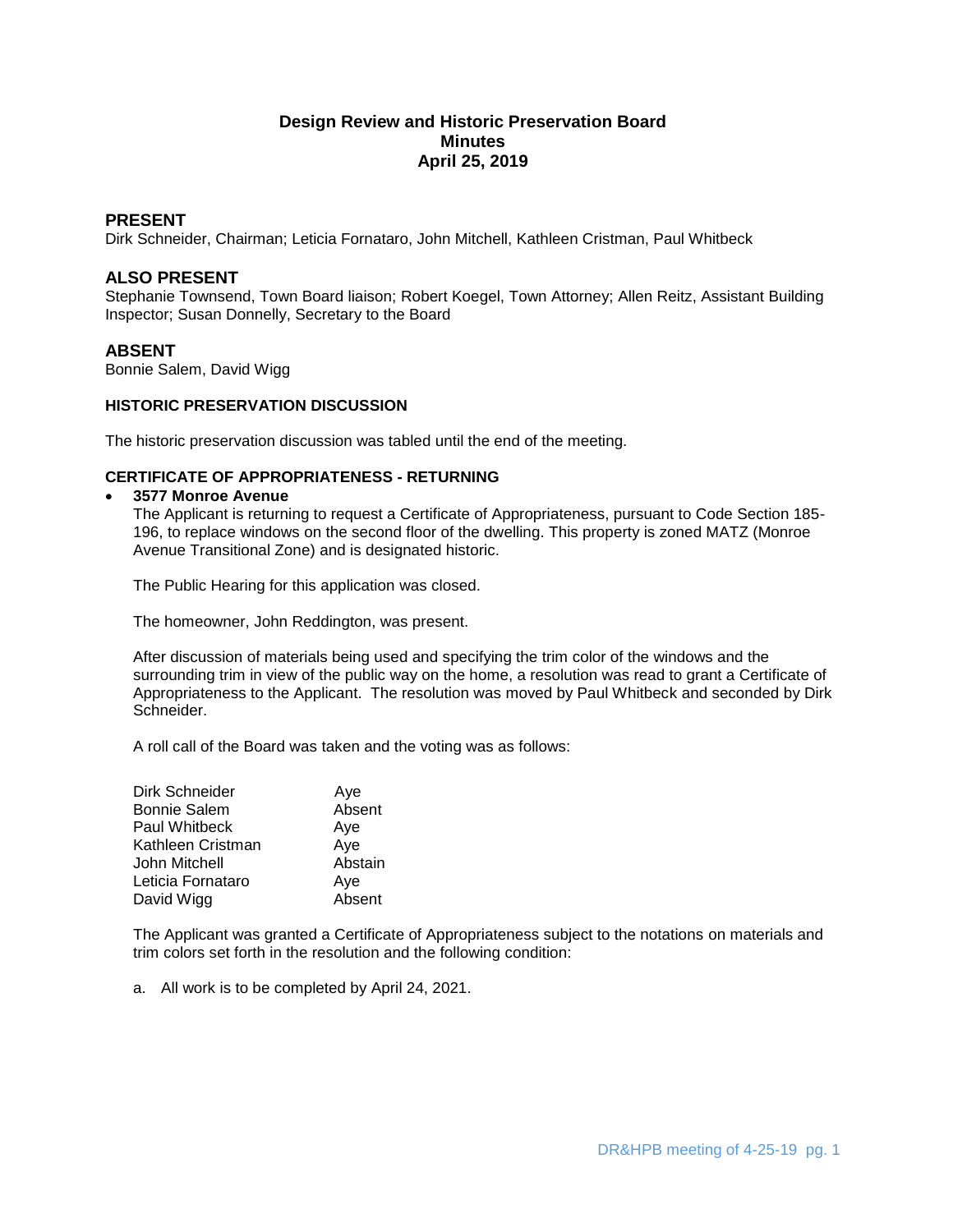## **RESIDENTIAL APPLICATION FOR REVIEW**

#### **63 Crestview Drive**

The Applicant is requesting design review for the addition of a porch. The porch will be approximately 119 sq. ft. and will be located to the front of the existing home.

Jeff Brady, the contractor for the project, was present.

The porch posts will be pressure treated 4" x 4" post will be wrapped with a vinyl post, the railings and spindles will also be vinyl.

The roof will be shingled to match the original roofing as closely as possible.

The man door on the garage will be removed and not replaced.

The Board had questions about the posts based on the drawings presented.

Leticia Fornataro moved to accept the application with conditions. Kathleen Cristman seconded.

All Ayes.

The application was accepted with the following conditions:

- 1. The posts for the porch will be a minimum of 4" x 4".
- 2. The newel posts will be a minimum of 4" x 4".

#### **607 Roosevelt Road**

The Applicant is requesting design review for the addition of a great room. The addition will be approximately 449 sq. ft. and will be located to the rear of the existing home.

The contractor, Todd Jones, was present.

The roof will be shingled to match the existing. The deck will have pressure treated framing with trek decking with posts with a sleeve railing.

The windows will be white vinyl to match the existing downstairs windows.

Kathleen Cristman moved to accept the application as submitted. John Mitchell seconded.

All Ayes.

## **1 Cedarwood Circle**

The Applicant is requesting design review for the addition of a screened porch. The addition will be approximately 360 sq. ft. and will be located to the rear of the existing home.

The architect, Jack Sigrist, was present to discuss the application as submitted.

The roof will be flat to complement the contemporary design of the home. The roof will be metal. There will be a circular staircase. There will be storm panels but no other screening.

Paul Whitbeck moved to approve the application as submitted. Dirk Schneider seconded.

All Ayes.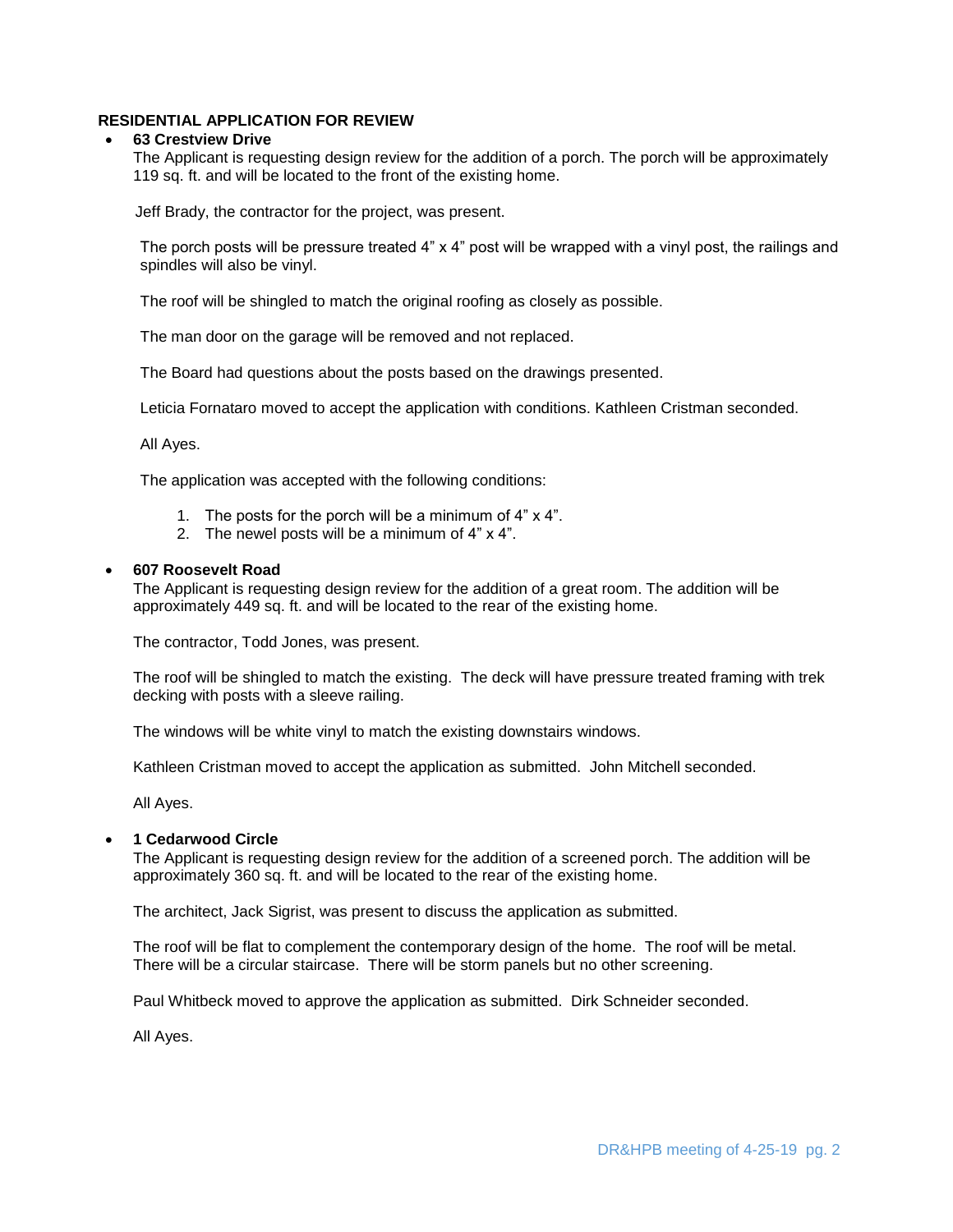## **12 Lawton Drive**

The Applicant is requesting design review for the addition of a screened porch. The addition will be approximately 240 sq. ft. and will be located to the rear of the existing home.

Jack Sigrist discussed this application with the Board.

The roof will match the existing. The sides will be screened panels.

Dirk Schneider moved to approve the application as submitted. Leticia Fornataro seconded.

All Ayes.

#### **19 Wexford Glen**

The Applicant is requesting design review for the second floor addition. The addition will be approximately 392 sq. ft. and will be located to the west of the garage.

Jack Sigrist discussed this project with the Board. All trim will match the existing.

John Mitchell moved to accept the application as submitted.

Kathleen Cristman seconded.

All Ayes.

#### **55 Sutton Point**

The Applicant is requesting design review for the garage and in-law suite addition. The total square footage of the project will be approximately 1054 sq. ft. and will be located behind the existing garage.

The architect for the project, David Burrows, was present.

Materials will match the existing.

Paul Whitbeck moved to accept the application as submitted. Kathleen Cristman seconded.

All Ayes.

## **3575 East Avenue**

The Applicant is requesting design review for the sunroom addition. The addition will be approximately 240 sq. ft. and will be located to the rear of the existing home.

The homeowner Paul Meyer and contactor Larry Uhrinyak of Comfort Windows were present.

 Mr. Uhrinyak showed samples of materials to be used on the addition. The present steps will be retained with the new addition.

Kathleen Cristman moved to accept the application as submitted. Paul Whitbeck seconded.

All Ayes.

## **COMMERCIAL APPLICATION FOR REVIEW**

#### **3019 Monroe Avenue**

The Applicant is requesting design review for a business identification sign. The sign will identify the business "Lashed". The letters will be stud mounted ¼" black acrylic letters and panel cast vinyl lettering.

No representative was present to discuss this application with the Board.